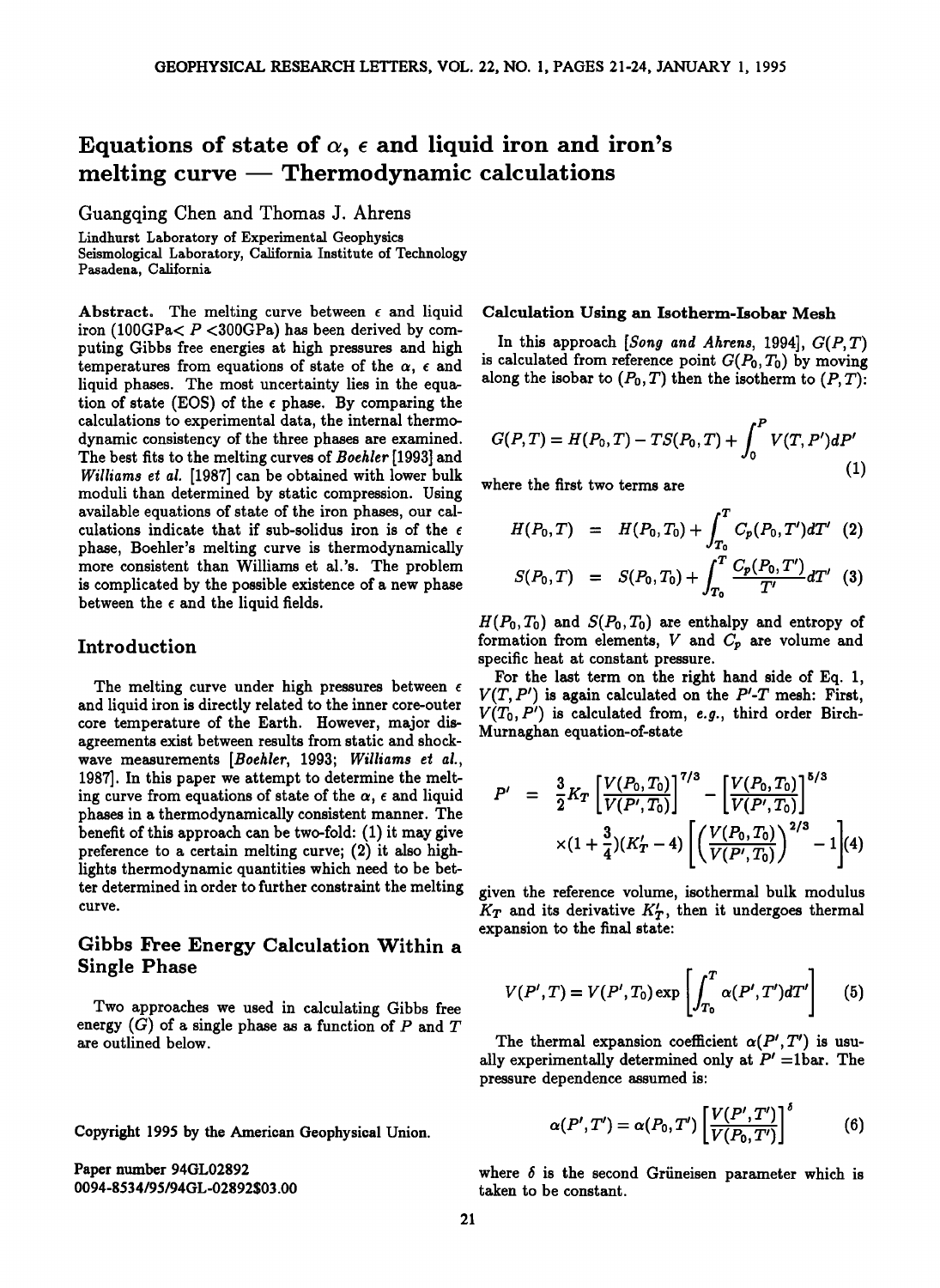Gibbs energies of the  $\alpha$  and  $\epsilon$  phases of iron are cal**culated with this method.** 

## **Calculation Using an Isentrope-Isometric Mesh**

**The calculation of the Gibbs energy of liquid iron employs:** 

$$
G(P, T) = E(P, T) - TS(P, T) + PV(P, T)
$$
 (7)

At any  $P$  and  $T$ ,  $E$ ,  $S$  and  $V$  are calculated by first moving along an isentrope from  $(P_0, T_0)$  to  $(P_s, T_s)$ , at which the internal energy is  $E_s$  and volume is  $V_s$ :

$$
E_s(P_s) = E(P_0, T_0) - \int_{V_0}^{V_s} P_s dV
$$
 (8)

$$
T_{s}(P_{s}) = T_{0} \exp \left[-\int_{V_{0}}^{V_{s}} \left(\frac{\gamma}{V}\right) dV\right]
$$
 (9)

where  $V_s$  is again determined by third order Birch-**Murnaphan EOS (same as Eq. 4 with isothermal bulk modulus and its pressure derivative substituted with**  their isentropic conterparts).  $\gamma$  is the Grüneisen pa**rameter, for liquid iron, it has been fit as a function of**  internal energy, *i.e.*, in Eq. 9,  $\gamma = \gamma(E_s)$ .

**The second step is to move along an isometric to**   $(P, T)$ . With  $V(P, T)$  held at constant  $V_{\epsilon}$ , either P or T **are variable. We treat the final pressure P as a free pa**rameter, therefore  $T = T(P, P_s)$ . The internal energy of the final state  $(E)$  is given by solving the Mie-Grüneisen **equation:** 

$$
\int_{E_{\bullet}}^{E} \gamma(E') dE' = V_{\bullet}(P - P_{\bullet}) \tag{10}
$$

**then the following equation is solved for T:** 

$$
\int_{T_{\bullet}}^{T} C_{v}(T', V_{s})dT' = E - E_{s} \qquad (11) \quad \begin{array}{c} T\Delta S \\ \text{entha} \\ \text{accur} \end{array}
$$

**and S is** 

$$
S = S_0 + \int_{T_\bullet}^T \frac{C_v(T', V_\bullet)}{T'} dT' \tag{12}
$$

**Eqs. 10-12 give all the thermodynamic quantities**  needed to evaluate Eq. 7, given values for  $K_s, K'_s, C_v$ and  $\gamma$ .

## Gibbs Energy of  $\alpha$  and Liquid Iron

Huang et al. [1987] reported  $\alpha$  iron high-pressure **compression data with the reference state at 1bar and 300K.** We used *Robie et al.* [1979]'s data for  $C_p$ .

**For liquid iron, the reference state is at the melting**  point (1809K) at 1bar.  $H_0$  and  $S_0$  are calculated from the values of the  $\alpha$  phase at the same pressure and tem**perature, and the enthalpy change upon melting. We used the EOS parameters of liquid iron in Anderson and Ahrens [1994a].** 

## **Gibbs Energy of e Iron**

 $K_T$  and  $K'_T$  for  $\epsilon$  iron have been measured by X**ray diffraction under static compression [Huang et al., 1987; Mao et al., 1990]. Thermal expansion coefficient is poorly constrained, previous estimates from static ex**periments exist in the 150-450°C, 10-20GPa region  $(\sim$  $3-5\times10^{-5}K^{-1}$  [*Huang et al.*, 1987]), shock wave data **yield a mean value of a from 300 to ~5200K at 202GPa**   $(\sim 9 \times 10^{-6} \text{K}^{-1}$  [Duffy and Ahrens, 1993]). No experi**mental data is available for the specific heat. We calcu**lated  $C_v$  by summing the contributions from the lattice **(given by the Debye model) and from the electrons. For**  the electronic contribution  $(C_e)$ , we adopted the theo**retical results of Boness et al. [1986]. We assumed the following value for**  $C_v$ **:** 

$$
C_v(P,T) = c \left[ 9R \times D\left(\frac{T_D}{T}\right) + C_e \right] \tag{13}
$$

**where D is the Debye function, and Debye temperature for e iron is 385K [Andrews, 1973; Kerley, 1993]. c is an ad hoc parameter: if our model is correct, c is unity.** 

 $C_p$  is then calculated from  $C_v$  by

$$
C_p = C_v + \alpha^2 V K_T T \tag{14}
$$

**The reference state is chosen to be (12GPa, 300K), at**  which the  $\alpha$  phase transfers to  $\epsilon$ . The entropy change of the transition  $\Delta S$  at 300K is unknown, but from the **Clausius-Claperon relation:** 

$$
\Delta S = \Delta V \frac{dP}{dT} \tag{15}
$$

 $\begin{array}{l} \n\begin{array}{l}\n\overline{\phantom{a}} \\
\overline{\phantom{a}} \\
\overline{\phantom{a}} \\
\overline{\phantom{a}} \\
\overline{\phantom{a}} \\
\overline{\phantom{a}} \\
\overline{\phantom{a}} \\
\overline{\phantom{a}} \\
\overline{\phantom{a}} \\
\overline{\phantom{a}} \\
\overline{\phantom{a}} \\
\overline{\phantom{a}} \\
\overline{\phantom{a}} \\
\overline{\phantom{a}} \\
\overline{\phantom{a}} \\
\overline{\phantom{a}} \\
\overline{\phantom{a}} \\
\overline{\phantom{a}} \\
\overline{\phantom{a}} \\
\overline{\phantom{a}} \\
\overline$ at  $300K$  [*Huang et al.*, 1987],  $\frac{dP}{dT}$  is the slope of the **phase boundary in P-T plane (reviewed in [Besson and**  *Nicol*, 1990]), it is estimated the enthalpy change  $\Delta H =$  $T\Delta S$  is no more than  $\sim 0.6 \text{kJ/mol}$ , or about 5% of the enthalpy of iron melting under 1 bar. In absence of more accurate data, we set  $\Delta H$  to zero in our calculations.

## **Melting Curve Between the e and Liquid Phases**

After the Gibbs energies of the  $\epsilon$  and liquid phases **are calculated independently, the melting curve is where**  the two Gibbs energy surfaces intersect. We keep the  $\alpha$ and liquid phases EOS fixed and adjust the  $\epsilon$  phase to **fit experimentally determined melting curves [Boehler, 1993; Williams et al., 1987].** 

**In the following sections we discuss the effects of var**ious parameters  $(C_p, K_T, \alpha)$  of the  $\epsilon$  phase which are **not well determined from experiments.** 

#### **Specific Heat**

We vary  $C_p$  by changing the parameter c in Eq. 13. It has a pronounced effect on the slope of the  $G_{\epsilon}(T)$  at a **given pressure. The effect is nearly the same at different pressures** (Figure 1(a)). At  $c=1$  (the theoretical value),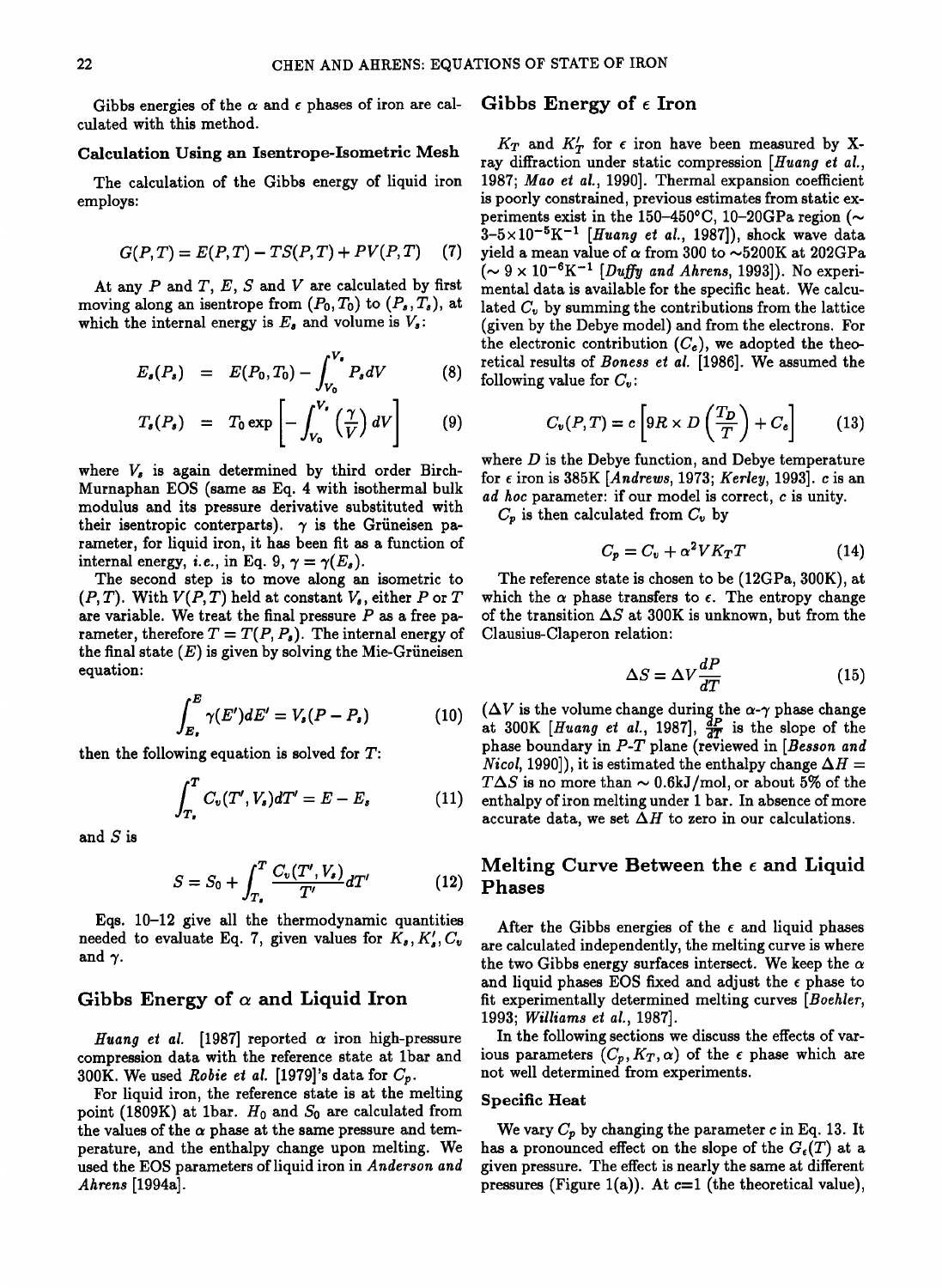

**Figure 1. Effects of specific heat, bulk modulus**  and thermal expansion on  $G$ . Solid curve is for  $c =$  $0.9, K_T = 190\text{GPa}, K_T' = 4, \ \alpha_0 = 4 \times 10^{-5} \text{K}^{-1}, \beta =$  $2 \times 10^{-5}$  and  $\delta = 3.2$ . Parameters changed for dashed **curves are indicated.** 

 $G_{\epsilon}(T)$  drops faster than  $G_{l}(T)$  at higher pressures (200-300GPa) such that they may never intersect. This is in **clear contradiction with experimental data.** 

#### **Bulk Modulus**

The bulk modulus controls the gradient of  $G_{\epsilon}(P)$  at a **certain temperature (the spacing between 100,200 and 300GPa curves in G-T plane, Figure l(b)). The effect**  decreases with  $T$  due to  $K_T$ 's temperature dependence, so  $K_T$  also effects the slope of  $G_{\epsilon}(T)$ , though much less directly than  $C_p$  does. The effect can further be finetuned by  $K'_T$ .

### **Thermal Expansion**

 $\alpha$  has a similar effect on  $G_{\epsilon}(P)$  at fixed pressures as  $C_p$  (smaller  $\alpha$  gives steeper  $G_e(P)$ , Figure 1(c)), but **the change of slope has much stronger pressure depen**dence than that caused by  $C_p$ . Again, the effect can be subtly controlled with  $\alpha$ 's temperature dependence  $\left(\frac{1}{\alpha_0} \left(\frac{\partial \alpha}{\partial T}\right)_p \equiv \beta\right)$  and pressure dependence  $(\delta)$ .

# **P-T Phase Diagrams of Iron**

**Boehler [1993] and \$azena et al. [1993] suggested**  a relatively low melting curve (although they disagree about the stability region of the new  $\beta$  phase, see Fig**ure 2). Sazena et al. [1994] proposed the phase diagram shown in Figure 2 based on their experimental data and thermodynamic calculations similar to ours. Williams et at. [1987], Yoo et at. [1993] approximately agreed on a higher melting curve obtained completely or partially (data from Bass et al. [1987] are incorporated in the Williams paper) from shock wave experiments. Recently Anderson and Ahrens [1994b] revised shock temperature calculations of Bass et al. [1987] which arrived** 



**Figure 2. Iron phase diagrams given by different groups. Boehler's and Saxena's phase diagrams are sim**ilar except the  $\beta$ - $\epsilon$  boundary. The melting curves from **shock wave data are all higher than static curves. The**  solid-solid transition on the principal Hugoniot at  $\sim$ **200GPa observed by Brown and McQueen (not shown in graph) has a higher temperature than either Boehler**  or Saxena's  $\beta$ - $\epsilon$  transition temperature at that pressure. **Filled symbols are numerical fits using EOS parameters in Table 1 for the e phase.** 

**at a lower melting point at high pressures (> 230GPa), but not enough to explain the difference between the static and shock wave data. The origin of the solid-solid transformation observed in the principal Hugoniot (at ,,, 200GPa [Brown and McQueen, 1986]) before melting (at ~ 243GPa) is uncertain. Brown and McQueen interpreted it as the e-7 transition, while Boehler [1993]**  believed it is between  $\epsilon$  and  $\beta$ . Anderson [1994] offered **a third scenario bysuggesting yet another solid phase 0 above 200GPa and 4000K. Structure studies of the**   $\beta$  phase are only theoretical. Matsui [1992] suggested it **is bcc from his molecular simulation work, but Stixrude and Cohen [1994] concluded bcc structure is unstable**  in the  $\sim$  150GPa range from density function theory. **It is almost certain there is at least one phase between**  the  $\epsilon$  and liquid stability fields in the pressure range of **100-300GPa, but the equation of state of the phase is unknown and hence calculating its fusion curve is infeasible.** 

### **Conclusions**

**Fits to Boehler [1993] and Williams et al. [1987]'s data are obtained (Figure 2) using two sets of parameters listed in Table 1. Notice the parameters are cen-**

Table 1. EOS parameters used for  $\epsilon$ -iron to fit experi**mental melting curves** 

|          | $K_T(\text{GPa})$ | $K_T'$ |
|----------|-------------------|--------|
| Boehler  | 205               | 4.8    |
| Williams | 120               | 7.5    |

**Reference state is 12GPa and 300K. Other paramters**  (common to both fits) are  $c = 0.90$ ,  $\alpha = 3 \times 10^{-5} \text{K}^{-1}$ ,  $\hat{\beta}=2\times10^{-5}$  and  $\delta=3.2$ .